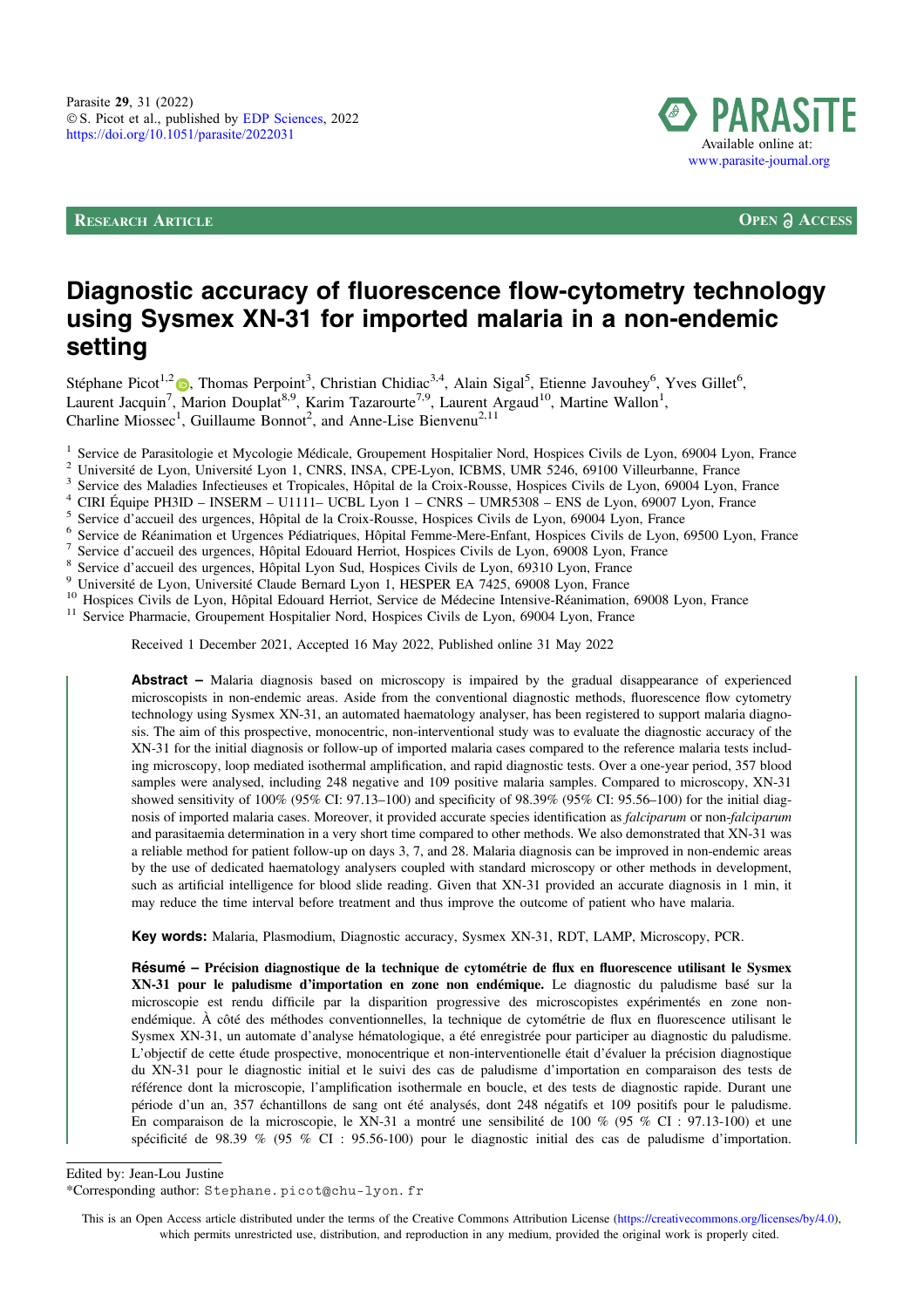De plus, l'identification des espèces *falciparum* et non-*falciparum* ainsi que la parasitémie ont été précises dans un temps très court en comparaison des autres méthodes. Nous avons aussi démontré que le XN-31 était une méthode fiable pour le suivi des patients à J3, J7 et J28. Le diagnostic du paludisme peut être amélioré en zone nonendémique par l'utilisation d'automates d'hématologie spécialisés, associés à la microscopie standard ou d'autres méthodes en développement telle que l'intelligence artificielle appliquée à la lecture des lames de sang. Dans la mesure où le XN-31 produit un diagnostic précis en une minute, cela peut réduire le délai avant le traitement et donc améliorer l'issue pour les patients souffrant de paludisme.

## Introduction

Malaria is a life-threatening disease caused by the protozoan parasite Plasmodium transmitted through the bite of an infected Anopheles mosquito. In 2020 there were more than 240 million infections with an estimated 627,000 deaths reported globally [\[38](#page-7-0)]. The countries with the highest burden are located in Africa (95%), followed by South-East Asia (2%) and the Eastern Mediterranean region (2%). Five Plasmodium species are regularly identified in infected humans: Plasmodium falciparum (P. falciparum), Plasmodium vivax, Plasmodium ovale curtisi, Plasmodium ovale wallikeri (while the distinction between those two species is uncommon), and Plasmodium malariae [\[8,](#page-6-0) [21\]](#page-7-0). Among the zoonotic species, Plasmodium knowlesi is the most frequently observed in humans [\[10\]](#page-6-0).

Currently, France ranks first for the number of imported malaria cases per country followed by Great Britain, the United States, and Italy [\[14\]](#page-7-0). Patients who are diagnosed with malaria are mainly new immigrants or residents contracting malaria during family visits in their home countries. In most imported cases, patients come from Sub-Saharan Africa and the predominantly identified parasite species are P. falciparum (86.5%), followed by  $P.$  ovale  $(6.8\%)$ ,  $P.$  vivax  $(2.5\%)$ ,  $P.$  malariae (2.2%), and multiple Plasmodium species (1.3%) [[14](#page-7-0)]. Early and accurate diagnosis of imported malaria cases is fundamental for successful treatment of the infection, the stewardship of drug resistance, and malaria surveillance [\[3](#page-6-0)]. One pillar in the diagnostic workflow is microscopy of a stained blood smear, which is time-consuming and requires an experienced microscopist [\[1,](#page-6-0) [5,](#page-6-0) [39\]](#page-7-0). Rapid diagnostic antigen tests (RDTs), loop-mediated isothermal amplification (LAMP) and polymerase chain reaction (PCR) can support, but not replace, microscopy [[28](#page-7-0), [39\]](#page-7-0). Considering the small number of imported malaria cases diagnosed each year in each diagnostic facility, it is a challenge for non-endemic countries to maintain a good level of diagnostic capacity [\[15](#page-7-0), [16\]](#page-7-0). Thus, alternative diagnostic methods are needed in our healthcare facilities to ensure the most reliable diagnosis of imported malaria cases [\[4\]](#page-6-0).

Haematology analysers have been used for at least a decade for malaria diagnosis [[7,](#page-6-0) [11,](#page-6-0) [23](#page-7-0), [26,](#page-7-0) [29,](#page-7-0) [33](#page-7-0)]. The XN-31 is an automated haematology analyser that obtained CE marking in April 2019 to support malaria diagnosis in whole blood samples [[27](#page-7-0), [35](#page-7-0), [36,](#page-7-0) [40\]](#page-7-0). Using fluorescence flow cytometry (FFC) technology, it quantifies malaria-infected red blood cells (MI-RBC) in human blood, i.e., RBCs containing nucleic acids [[12](#page-6-0), [13](#page-6-0)]. Together with a complete blood count (CBC), it gives a qualitative result as well as quantification of MI-RBC per microliter  $(\mu L)$ , and as a percentage of infected red blood cells (MI-RBC%). This analyser thereby allows for accurate and standardised detection of malaria parasites in human blood as it provides reliable results 24/7, regardless of the availability of a malaria-experienced professional [[17](#page-7-0), [22](#page-7-0), [31\]](#page-7-0).

The first objective of this study was to evaluate the diagnostic accuracy of the XN-31 automated haematology analyser (sensitivity, specificity, negative predictive value, and positive predictive value) for the initial diagnosis and/or follow-up of imported malaria cases compared to the reference malaria tests including RDT, LAMP, and microscopy [\[32\]](#page-7-0). The secondary objectives were to compare the Plasmodium species identification and parasitemia assessed by XN-31 to those performed by microscopic examination of the thin smear, and to study the repeatability over time of the XN-31 method after blood storage under different conditions.

# Materials and methods

# Ethics

This was a non-interventional study, without any additional procedures. Data were collected during routine patient care. Provided data were centrally checked for completeness, plausibility, and integrity before analysis. To ensure reproducibility and completeness of data extraction, an excel spreadsheet (Microsoft Corp., Redmond, WA, USA) compiling all variables to be extracted was used.

This research involved anonymised data sets in which personal identifiers were permanently and completely removed from data, meaning that the data can no longer be associated with an individual in any manner. Anonymisation and removing of protected health information from clinical narratives were performed according to the European Textbook on Ethics in research ([http://ec.europa.eu/research/swafs/pdf/pub\\_archive/](http://ec.europa.eu/research/swafs/pdf/pub_archive/textbook-on-ethics-report_en.pdf) [textbook-on-ethics-report\\_en.pdf](http://ec.europa.eu/research/swafs/pdf/pub_archive/textbook-on-ethics-report_en.pdf)). Electronic records were stored and processed in compliance with the conventions of the French National Committee for Data Protection and Freedom of Information. Ethical clearance was obtained from Lyon University hospital. The following data were collected using hospital databases: malaria final diagnosis based on RDT, LAMP and microscopic test, date of sampling at admission and follow-up if any, and drug used for malaria treatment.

#### Study design

This prospective, cross-sectional, monocentric, noninterventional study, was conducted in Lyon University Hospital over a period of 12 months. The Standards for Reporting Diagnostic accuracy studies (STARD 2015) hosted by the Enhancing the Quality and Transparency of Health Research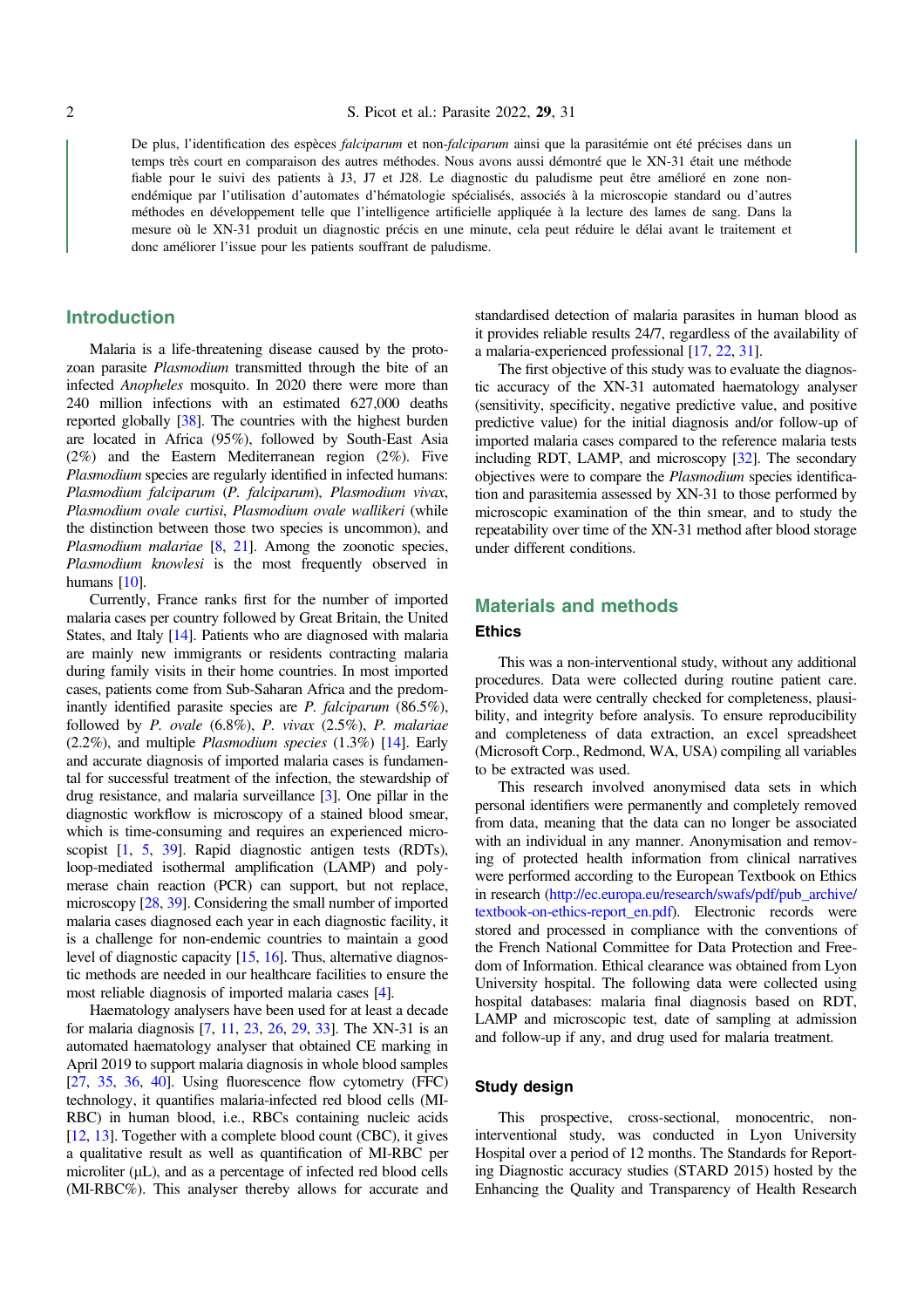(EQUATOR) network were used as methodological support [[16](#page-7-0), [17\]](#page-7-0).

### **Participants**

Eligibility criteria were either suspicion of non-severe imported malaria based on fever and history of travel to a malaria endemic area or follow-up of a malaria-positive case. A venous blood sample was collected for malaria diagnosis on two EDTA tubes and rapidly transferred to the diagnostic facility at room temperature. All patients who were suspected of having malaria or followed up after a malaria-positive diagnosis were assessed for eligibility. According to the requirements for confirmatory diagnostic accuracy studies, sensitivity and specificity were considered co-primary endpoints, and the prevalence of the target population was taken into account [[34](#page-7-0)]. The sample size calculation [\[6](#page-6-0)] was based on an expected sensitivity and specificity of XN-31 of 95% and 95%, respectively compared to microscopy, a prevalence of the disease of 20% (based on the local epidemiology in 2020 and previous years [\[32\]](#page-7-0)), with a 95% confidence interval and 5% error. The recommended sample size for sensitivity was 365 and for specificity 92. The final sample size was the largest number  $(n = 365$  participants).

#### Routine diagnostic methods

LAMP (Alethia Malaria DNA amplification assays, Meridian Bioscience Inc., Cincinnati, OH, USA) and RDT (CareStart™ Malaria Pf/PAN (HRP2/pLDH) Ag Combo RDT, Access Bio Inc., Somerset, NJ, USA) were performed as screening methods according to the manufacturer's specifications on fresh blood samples [\[32](#page-7-0)]. If one of these screening tests was positive, microscopic examinations of thin or thick smears were then carried out for identification and numeration of Plasmodium species. Thin and thick blood stained smears (Diff-Quick and Giemsa stains, respectively) were performed in compliance with the national guidelines for malaria diagnosis and certification requirements of the National Certification Program. Proficiency testing and external quality assessment for microscopy were used once a week and bi-monthly, respectively. They were read by two independent trained and certified biologists and checked by a senior microscopist. Microscopic examination allowed for the identification of Plasmodium species and the determination of parasitaemia, recorded as the number of infected red blood cells (RBCs) with asexual parasites compared to non-infected RBCs. Malaria microscopic diagnosis was considered to be negative if no parasites were found in 100 microscopic fields of 200 red blood cells for thin smears and 25 microscopic high power fields for thick smears. Cases of discrepancy between XN-31 and microscopic or molecular testing were resolved by a real-time PCR test as described [\[25](#page-7-0)].

#### Sysmex XN-31 diagnosis method

The same fresh blood samples were tested with the Sysmex XN-31 analyser, according to the manufacturer's recommendations [\[35](#page-7-0), [37\]](#page-7-0). Two study sub-groups were defined: samples collected at admission of the patients were included in the "inclusion-group" and samples collected during the follow-up at days 3, day 7, day 28 or any other day after positive malaria diagnosis were included in the "follow-up" group. A repeatability study over time based on the MI-RBC count was conducted on two blood samples from eight different patients randomly selected, kept either at room temperature  $(20-25 \degree C)$  or at 4 C, and tested in triplicate after 24, 48 and 72 h.

# **Results**

During the 12-month study period, 296 patients (age median =  $36$  [range 1–89]; sex ratio M/F: 1.70) were suspected of having non-severe malaria or followed up after a positive malaria diagnosis, leading to 392 blood samples eligible for inclusion. Due to MI-RBC Abnormal Scattergrams according to the XN-31 analyser, 5 positive and 30 negative samples were excluded, according to the manufacturer's recommendations. The final study sample size was 357, including 109 positive and 248 negative samples. Among them, 288 blood samples were collected on admission and 69 during patient follow-up. Among the 109 malaria positive samples, most of them were mono-infections caused by *P. falciparum* ( $n = 97$ ), followed by P. malariae  $(n = 4)$ , P. ovale  $(n = 2)$ , and P. vivax  $(n = 1)$ . Five of them were mixed infections of *P. falciparum* and P. malariae ([Fig. 1\)](#page-3-0).

The first objective was to evaluate the diagnostic accuracy of the XN-31 automated haematology analyser compared to microscopy, LAMP, and RDT. According to the analysis of all included samples ( $n = 357$ ), XN-31 showed very high sensitivity of 100% (95% CI: 97.13–100) and specificity of 98.39% (95% CI: 95.56–100) compared to microscopy ([Table 1](#page-4-0)). The negative and positive predictive values of XN-31 compared to microscopy were 100% and 96.46%, respectively. These performances were slightly lower when compared to LAMP and RDT, probably because of the better specificity of XN-31 for samples included during the follow-up.

Using only the samples collected at admission ( $n = 288$ ), XN-31 showed sensitivity and specificity of 98.98% and 100%, respectively. In this sub-group, the VPN and VPP were 99.48% and 100%, respectively.

All the *P. falciparum* samples were correctly identified as P. falciparum by XN-31. All but one of the non-falciparum samples (5/6) were detected as "malaria: others" by XN31, leading to an excellent distinction between P. falciparum and other species. This identification was confirmed by realtime PCR as described (data not shown). One sample with P. malariae (RT-PCR confirmed) with low parasitaemia of  $0.01\%$  (0.0294 MI-RBC %) did not lead to species identification ("UNC?"). This sample showed 85% gametocytes and the patient had already received antimalarial treatment for two days. Considering the low parasitaemia, the high ratio of gametocytes/trophozoites, and the impact of treatment on parasite morphology, the "UNC?" comment was considered acceptable.

Interestingly, 5/5 mixed infections (P. falciparum + P. malariae) were also detected by XN-31, with a double indication of "P. falciparum" and "others" species. The mixed infections were confirmed by RT-PCR (data not shown).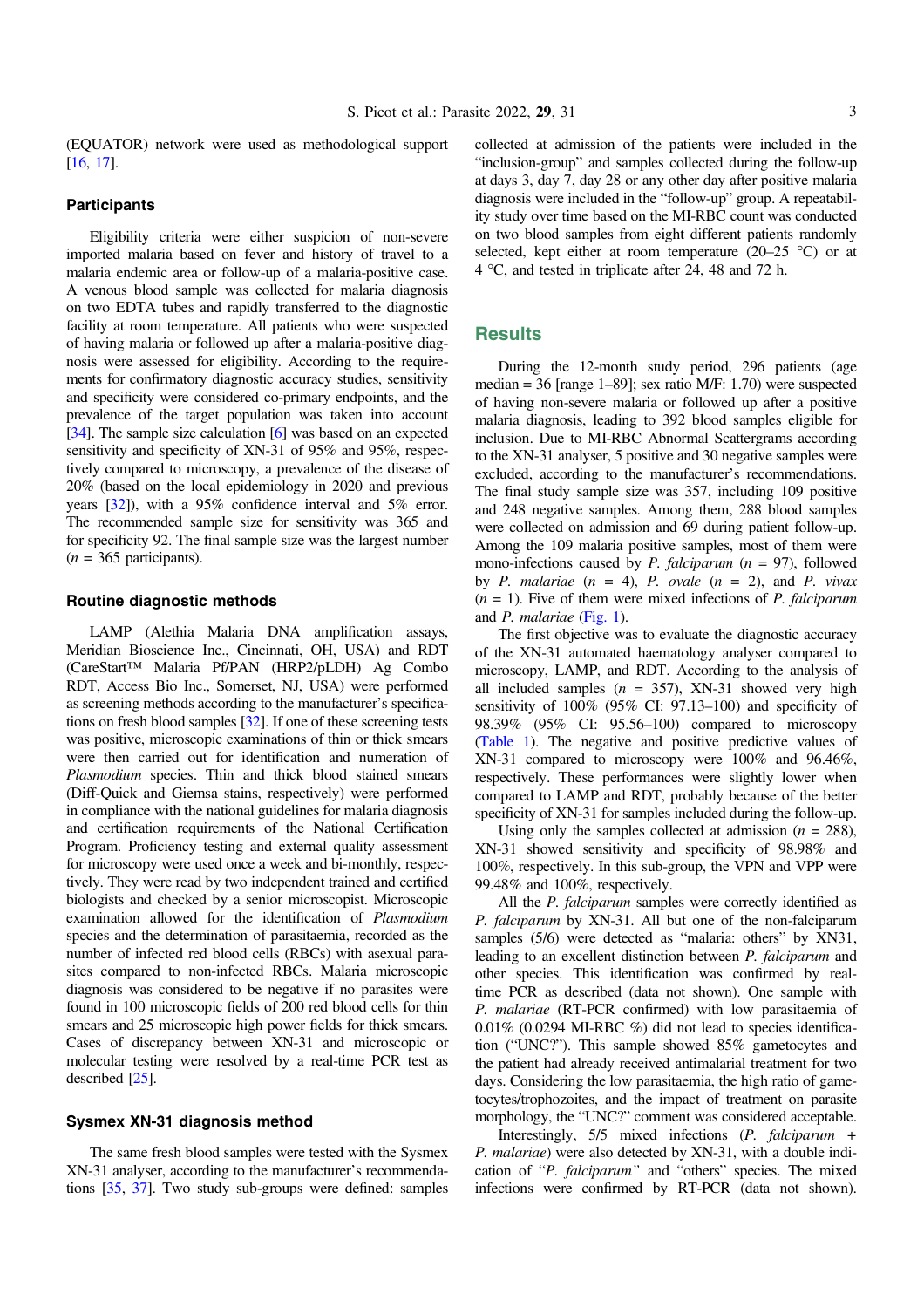<span id="page-3-0"></span>

Figure 1. Study flow chart.

Additionally, four samples collected during the recrudescence episode from D28 to D34 of a patient presenting falciparum malaria and treated with artemether-lumefantrine on admission, and then with quinine IV during the recrudescence episode, were qualified as "*P. falciparum* + others" and "others", while confirmed as *P. falciparum* using real-time PCR. This discrepancy may be attributed to the abnormal morphology of parasites after treatment as confirmed by microscopy. Gametocytes appeared during the last three days of the follow-up after quinine and were correctly detected by XN-31.

One of the secondary objectives was to compare the parasitaemia assessed by XN-31 and the parasitaemia calculated after microscopic examination of a stained thin blood smear. The correlation between XN-31 and microscopy was  $R^2$  = 0.966, which can be considered excellent, based on the inherent uncertainty of a microscopic examination [\(Fig. 2](#page-4-0)).

Another secondary objective was to study the repeatability over time of the XN-31 method after blood storage under two different conditions. The repeatability study was based on the mean of MI-RBC counts on admission (H0), H24, H48, and H72. All tests were repeated three times. There was no significant difference in MI-RBC count between results of samples kept at room temperature and at  $4^{\circ}$ C from H0 to H72 for all the samples, except one (sample 5) presenting unexplained increased values at H48 at  $4^{\circ}$ C that disappeared at H72 ([Table 2\)](#page-5-0).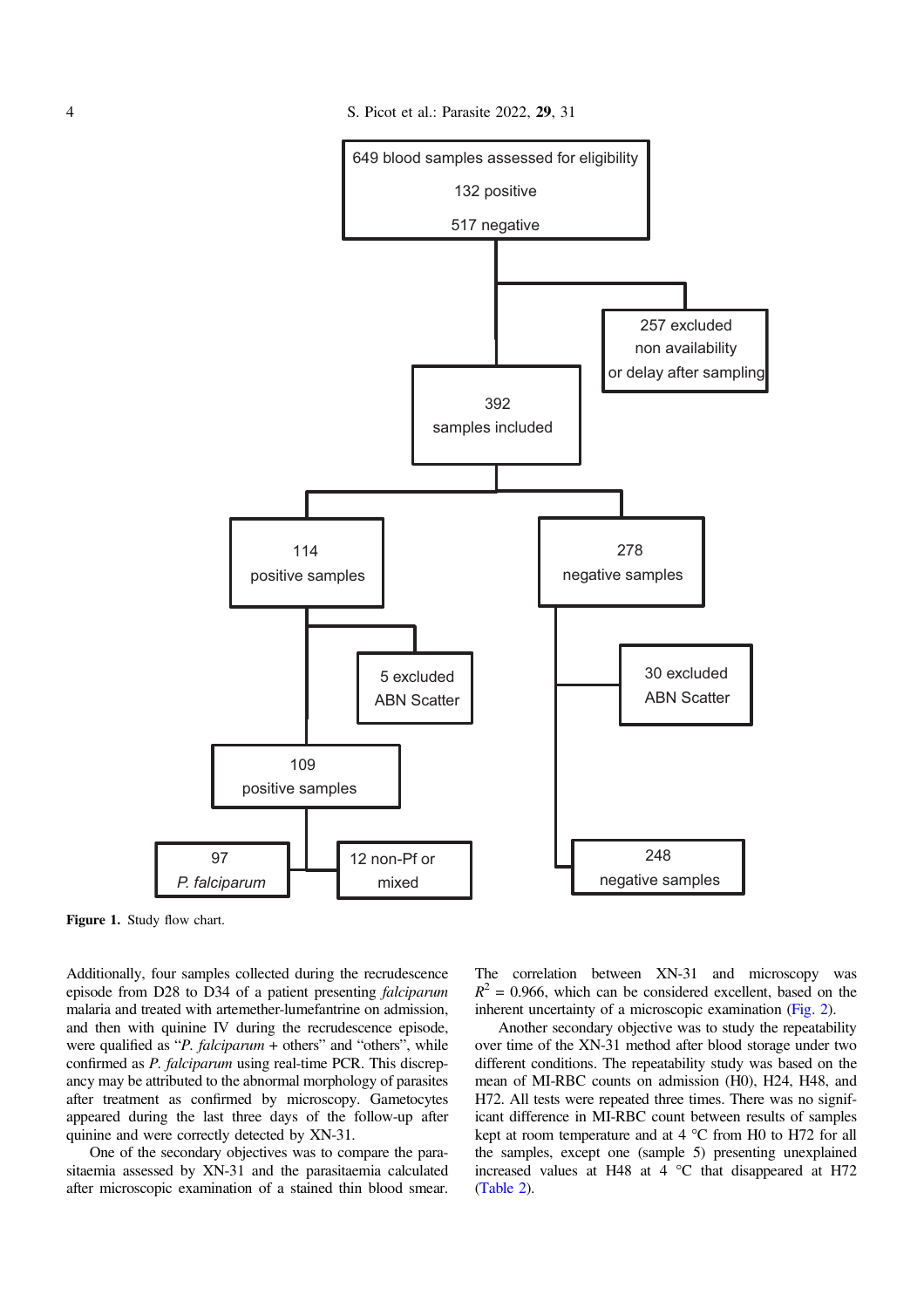#### S. Picot et al.: Parasite 2022, 29, 31 5

<span id="page-4-0"></span>Table 1. (A) Diagnostic performances of Sysmex XN-31 compared to microscopy (thin or thick slides). All the blood samples (357 samples) included were used for this analysis (samples at admission and samples during the follow-up). (B) Diagnostic performances of Sysmex XN-31 compared to microscopy (thin or thick slides), Real-time PCR, LAMP (Meridian) and Rapid Diagnostic Test (CareStart) limited to the samples collected at admission (288 samples).

|             |                      |                                          | Microscopy         | LAMP                |                   | <b>RDT</b>          |                             |
|-------------|----------------------|------------------------------------------|--------------------|---------------------|-------------------|---------------------|-----------------------------|
|             |                      | Positive                                 | Negative           | Positive            | Negative          | Positive            | Negative                    |
|             |                      |                                          | A                  |                     |                   |                     |                             |
| XN 31       | Positive<br>Negative | 109<br>$\overline{0}$                    | 4<br>244           | 110<br>12           | 3<br>232          | 111<br>10           | $\overline{c}$<br>234       |
| Sensitivity | $% (95\% CI)$        |                                          | $100(97.13 - 100)$ | 96.16 (93.40–98.92) |                   | 91.74 (88.87-94.37) |                             |
| Specificity | % (95% CI)           |                                          | 98.39 (95.56–100)  | 98.72 (95.88-100)   |                   | 99.15 (96.30-100)   |                             |
| <b>PPV</b>  | % (95% CI)           | 96.46 (93.69-99.22)<br>97.35 (94.55–100) |                    | 98.23 (95.41-100)   |                   |                     |                             |
| <b>NPV</b>  | $% (95\% CI)$        |                                          | $100(97.13 - 100)$ | 95.08 (92.35–97.80) |                   | 95.9 (93.03–98.65)  |                             |
| $X^2$       |                      |                                          | p < 0.001          | p < 0.001           |                   | p < 0.001           |                             |
|             |                      |                                          | B                  |                     |                   |                     |                             |
| XN 31       | Positive             | 97                                       | $\Omega$           | 96                  |                   | 95                  | $\mathcal{D}_{\mathcal{L}}$ |
|             | Negative             | 1                                        | 190                | 5                   | 186               | 4                   | 187                         |
| Sensitivity | $% (95\% CI)$        | 98.98 (96.14–100)                        |                    | 95.05 (92.32–97.78) |                   | 95.96 (93.21-98.71) |                             |
| Specificity | % (95% CI)           | $100(97.13 - 100)$                       |                    | 99.47 (96.62-100)   |                   | 98.94 (96.10-100)   |                             |
| <b>PPV</b>  | $% (95\% CI)$        | $100(97.13 - 100)$                       |                    | 98.97 (96.13-100)   |                   | 97.94 (95.13-100)   |                             |
| <b>NPV</b>  | $% (95\% CI)$        | 99.48 (96.62-100)<br>97.38 (94.59-100)   |                    |                     | 97.91 (95.10-100) |                     |                             |
| $X^2$       |                      |                                          | p < 0.001          | p < 0.001           |                   | p < 0.001           |                             |

PPV: positive predictive value; NPV: negative predictive value.



Figure 2. (A) Comparison of blood parasitaemia obtained with XN-31 (MI-RBC/uL) and by microscopic examination of stained thin blood smears (parasites/ $\mu$ L). (B) Comparison of blood parasitemia obtained with XN-31 (MI-RBC %) and by microscopic examination of stained thin blood smears as a percentage of infected red-blood-cells.

# **Discussion**

During the 12-month study period, 357 blood samples were studied, including 109 positive and 248 negative samples. This prospective study was conducted in Lyon University hospital during the COVID-19 pandemic that led to a dramatic reduction in travel to and from malaria endemic areas, and consequently to a reduced number of suspected and confirmed malaria cases. The number of malaria cases decreased by more than 80% during 2020 and the first 3 months of 2021. Later in 2021, the number of travelers increased again significantly, allowing us to include more patients, although the number of included travelers from Asia and South America remained low.

The objective of this study was to test the XN-31 hematology analyser method for malaria diagnosis in routine conditions. To this end, data were compared to the standard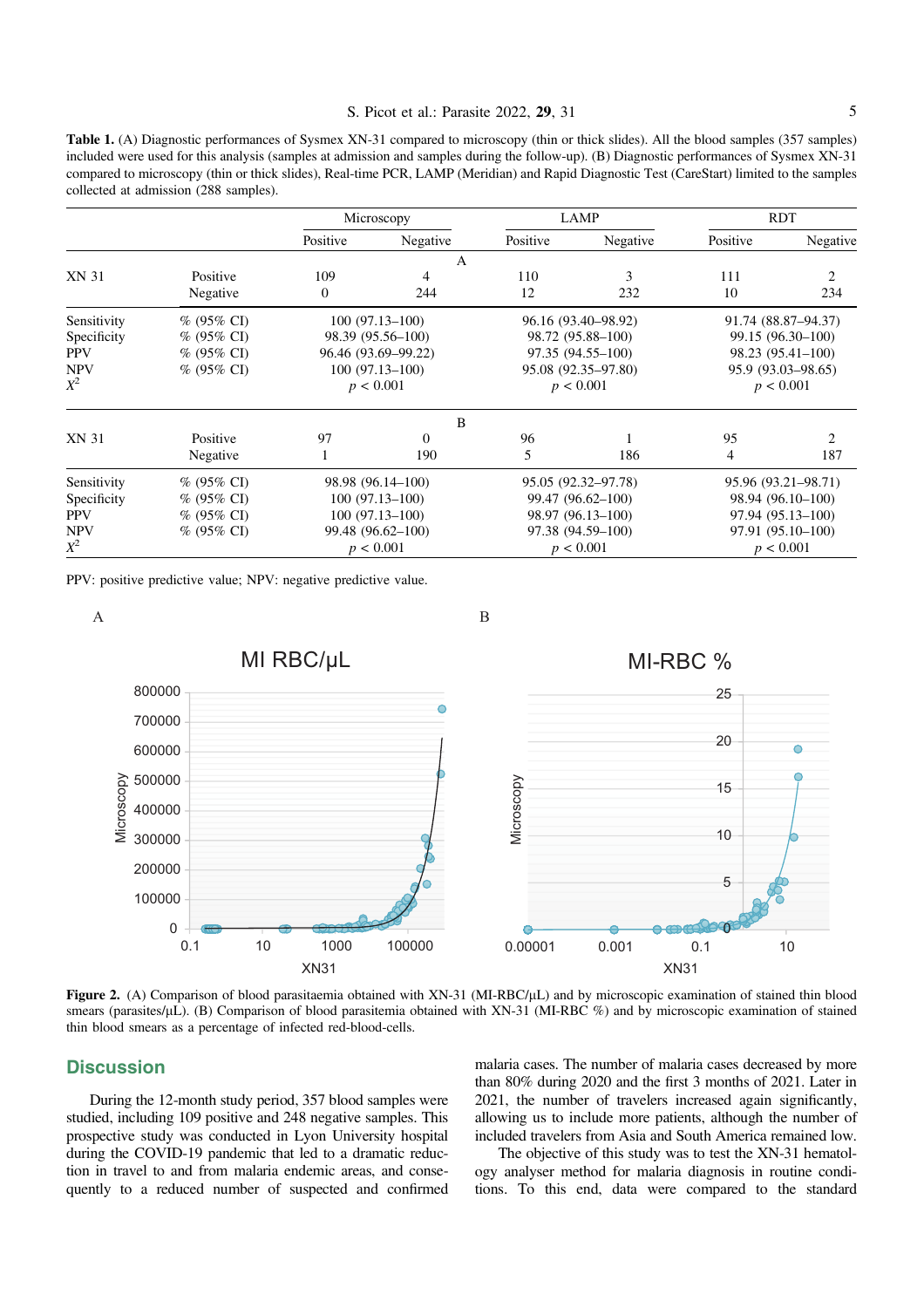#### <span id="page-5-0"></span>6 S. Picot et al.: Parasite 2022, 29, 31

Table 2. Repeatability study of XN-31. Repeated measurements of malaria-infected red blood cells (MI-RBC) on inclusion and after storage of the blood sample (vacutainer) for 24 (H24), 48 (H48), and 72 (H72) hours. For each blood sample, one tube was stored at room temperature (20–25 °C,) and one was kept at 4 °C. The two tubes with different storage conditions were tested at 24, 48, and 72 h and the mean of triplicate measurements of the number of parasites/µL (MI-RBC) was recorded (grey line: room temperature; white line: 4 °C). Eight patients were included in this study, with initial parasitaemia ranging from  $2.4$  to  $288.3$  parasites/ $\mu$ L.

|                | Inclusion                                                                                                    | H <sub>24</sub> | H48     | H72     |  |  |  |  |
|----------------|--------------------------------------------------------------------------------------------------------------|-----------------|---------|---------|--|--|--|--|
|                | Mean MI-RBC (parasites/µL): Storage at room temperature<br>Mean MI-RBC (parasites/ $\mu$ L): Storage at 4 °C |                 |         |         |  |  |  |  |
| Samples        |                                                                                                              |                 |         |         |  |  |  |  |
| 1              | 2444                                                                                                         | 2482            | 2343    | 2441    |  |  |  |  |
|                | 2445                                                                                                         | 2368            | 2454    | 2467    |  |  |  |  |
| $\overline{c}$ | 2438                                                                                                         | 2399            | 2377    | 2527    |  |  |  |  |
|                | 2429                                                                                                         | 2462            | 2525    | 2577    |  |  |  |  |
| 3              | 2947                                                                                                         | 1884            | 1719    | 1693    |  |  |  |  |
|                | 3836                                                                                                         | 1912            | 2083    | 2186    |  |  |  |  |
| 4              | 5496                                                                                                         | 6908            | 5313    | 8341    |  |  |  |  |
|                | 5712                                                                                                         | 5481            | 5561    | 5466    |  |  |  |  |
| 5              | 5524                                                                                                         | 4348            | 4029    | 3939    |  |  |  |  |
|                | 5591                                                                                                         | 5028            | 14,655  | 3417    |  |  |  |  |
| 6              | 10,767                                                                                                       | 10,660          | 10,702  | 10,840  |  |  |  |  |
|                | 10,726                                                                                                       | 10,663          | 10,692  | 10,898  |  |  |  |  |
| 7              | 205,239                                                                                                      | 206,403         | 205,568 | 202,832 |  |  |  |  |
|                | 204,969                                                                                                      | 204,864         | 202,806 | 204,232 |  |  |  |  |
| 8              | 282,352                                                                                                      | 281,880         | 280,875 | 278,894 |  |  |  |  |
|                | 282,352                                                                                                      | 278,069         | 279,877 | 280,325 |  |  |  |  |

diagnostic procedure which includes a molecular test (LAMP) and an antigenic test (RDT) for screening, and microscopic examination of thin and thick blood smears for parasite identification and parasitaemia determination.

The results for specificity and sensitivity (100% (95% CI: 97.13–100) and 98.39% (95% CI: 95.56–100), respectively) allowed us to conclude that the XN-31 haematology analyser was as effective as conventional methods for the screening of patients who were suspected of having malaria. While almost 10% of the tested samples were excluded due to an abnormal scattergram, as required by the study protocol, all these 35 \_samples (30 negative and 5 positive) showed correct malaria results. For patients who were followed up after a positive malaria diagnosis, few false-positive and false-negative results were found, compared to LAMP or RDTs. This was attributed to the persistence of circulating Plasmodium DNA or antigens during the patient's follow-up, which are in fact not relevant for active malaria infection. In fact, the standard screening methods (molecular tests such as LAMP and antigenic tests such as RDT) frequently remained positive for 2–4 weeks postinfection, while parasite clearance was obtained [[9\]](#page-6-0). Interestingly, when compared to microscopy, XN-31 did not yield false-positive results during patient follow-up at days 3, 7, or 28. Taken together, these data demonstrate that XN-31 could be more efficient for these days of follow-up in patients who received antimalarial treatment, compared to screening methods. This provides a major advantage for XN-31 in clinical practice, as well as during clinical trials of drug efficacy.

Similarly, XN-31 was found to be highly correlated to microscopy for species identification and parasitaemia assessment. Moreover, based on the repeatability study, there was no impact on XN-31 results of storage temperature (room temperature or  $4^{\circ}$ C), nor of the time interval of 72 h for blood sample analysis.

Apart from its excellent technical characteristics for initial malaria diagnosis or follow-up, XN-31 has excellent practicability, and while it requires specific training, its accessibility is straightforward for non-expert users of haematology devices. When the machine is ready for the working day, the time to a result including parasitaemia is very short (within a minute), whereas RDT and LAMP as screening methods require 25 and 45 min, respectively to obtain a result without a parasitaemia count. The short timeframe to obtain a malaria result with XN-31 is a major advantage compared to other screening methods, considering that the clinical prognosis is improved with early diagnosis and treatment.

In view of the excellent performance and practicability of XN-31, we need to consider the place of XN-31 in our malaria diagnostic strategy. Some guidelines [\[20\]](#page-7-0) from non-endemic countries recommend the use of RDTs and molecular tests for initial screening, followed by light microscopy for diagnostic confirmation, species identification, and parasitaemia count. The success of XN-31 in both screening steps and parasitaemia assessment make it a game changer in the process of imported malaria diagnosis. The majority of laboratories in non-endemic areas receive a low number of suspected malaria cases, and among those, the positivity rate is low. This epidemiological context underpins the need for a screening test that presents an excellent negative predictive value. The malaria LAMP test is known to reach this goal and its deployment among diagnosis sites, including expert sites, has increased in recent years. However, alongside the high negative predictive value, the LAMP test has some major drawbacks, including the need for sample preparation, a 40 min reaction time, the occurrence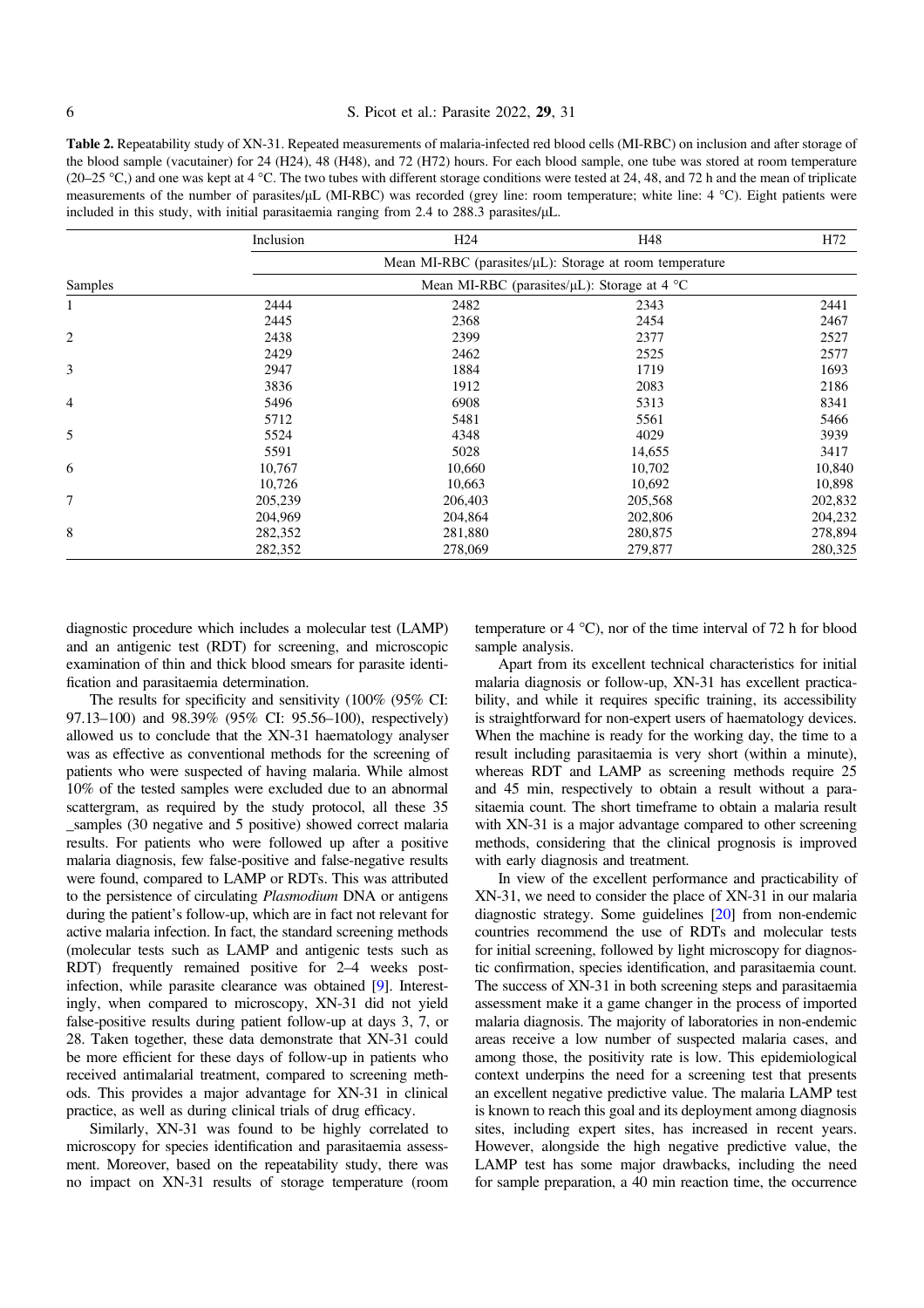<span id="page-6-0"></span>of "non-valid" results, the lack of species identification, and the lack of parasitaemia counts [\[30](#page-7-0)]. XN-31 is a major competitor for these essential requirements allowing for a rapid and effective medical decision and treatment linked to favourable outcomes of malaria cases. Furthermore, XN-31 also provides a detailed blood cell count at the same time, completing the biological profile of malaria infection [[31\]](#page-7-0). Clearly, XN-31 could replace LAMP and RDTs as a screening test for imported malaria cases. Mid 2020, XN-31 was approved by the Japan Pharmaceuticals and Medical Devices Agency (PMDA) and included in the diagnostic flowchart by the Japanese Societies of Tropical Medicine, Parasitology and Clinical Parasitology [[19](#page-7-0)]. It can be supposed that scientific societies of other nonendemic countries will rapidly approve this tool.

Compared to microscopy, XN-31 also has value regarding its capability to efficiently assess parasitaemia. Importantly, expert microscopists are not always available at the diagnostic facilities and expertise in malaria diagnosis is decreasing with the decline in the number of malaria cases in many countries. Thus, the accuracy of microscopic examination of stained blood smears is not that high for many laboratories. Here, we provide evidence that XN-31 has the same performance as microscopy to assess parasitaemia. This excellent correlation between XN-31 and microscopy gives a strong rationale for the use of XN-31 for the assessment of parasitaemia. Additionally, XN-31 can also determine Plasmodium species as "falciparum" and "non-falciparum". Acute determination of non-falciparum species is not available today. Moreover, XN-31 is an expensive method that will be possible to implement only in major health facilities. This problem of cost could be overcome given the excellent results of our repeatability study. One can imagine that healthcare facilities that did not have direct access to XN-31 will use conventional screening methods, including LAMP and RDTs, and will send their blood samples for diagnostic confirmation and parasitaemia assessment to laboratories where an XN-31 system is in use. Although XN-31 is an attractive method for malaria diagnosis, it is not possible to base the malaria diagnostic strategy on this method alone. Microscopy is still needed to confirm the identification of Plasmodium species and to describe complex diagnostic scenarios. This would also prevent any problems due to reagent shortage, machine breakdown, or computer issues. Automatic staining of blood smears combined with artificial intelligence (AI) for species identification and parasitaemia count appears to be the best partner for XN-31 in the near future [[18](#page-7-0), [24\]](#page-7-0). Many teams or companies are working on this topic, but unfortunately, we are still far from commercial deployment of these AI machines [2].

In our study, we demonstrated that XN-31 has the technical requirements to change the diagnostic malaria strategy in wellequiped laboratories. Thus, it is of utmost importance to work with key players to make this transition possible. This task may also be supported by antimalarial stewardship programs [3].

Acknowledgements. The authors thank junior and senior biologists for their invaluable participation in the diagnosis. We thank the technicians from the Lyon hospital Parasitology Laboratory who performed slide staining, LAMP and RDT tests. Special thanks to Mrs Chiaki Takeuchi from Sysmex Corporation, and Mrs Fotini Kalfadopoulou from Sysmex Europe for helpful discussions.

# Funding

This study was supported by a grant from Sysmex Corp., Japan.

# Conflict of interest

This study was supported by a grant from Sysmex Corp., Japan. The sponsor had no role in the execution of the study, interpretation of the results, or writing of the study report. The Associate Editor of Parasite, Stéphane Picot, is one of the authors of this manuscript. COPE (Committee on Publication Ethics, <http://publicationethics.org>), to which Parasite adheres, advises special treatment in these cases. In this case, the peerreview process was handled by the Editor-in-Chief.

#### **References**

- 1. Amir A, Cheong F-W, De Silva JR, Lau Y-L. 2018. Diagnostic tools in childhood malaria. Parasites & Vectors, 11, 53.
- 2. Amirouche A, Esteves J, Lavoignat A, Picot S, Ferrigno R, Faivre M. 2020. Dual shape recovery of red blood cells flowing out of a microfluidic constriction. Biomicrofluidics, 14, 024116.
- 3. Bienvenu A-L, Djimdé A, Picot S. 2019. Antimalarial stewardship programs are urgently needed for malaria elimination: a perspective. Parasite, 26, 16.
- 4. Billo MA, Diakité M, Dolo A, Diallo M, Poudiougou B, Diawara SI, Johnson ES, Rice JC, Krogstad DJ, Doumbo OK. 2013. Inter-observer agreement according to malaria parasite density. Malaria Journal, 12, 335.
- 5. Britton S, Cheng Q, McCarthy JS. 2016. Novel molecular diagnostic tools for malaria elimination: a review of options from the point of view of high-throughput and applicability in resource limited settings. Malaria Journal, 15, 88.
- 6. Buderer NM. 1996. Statistical methodology: I. Incorporating the prevalence of disease into the sample size calculation for sensitivity and specificity. Academic Emergency Medicine, 3, 895–900.
- 7. Campuzano-Zuluaga G, Alvarez-Sánchez G, Escobar-Gallo GE, Valencia-Zuluaga LM, Ríos-Orrego AM, Pabón-Vidal A, Miranda-Arboleda AF, Blair-Trujillo S, Campuzano-Maya G. 2010. Design of malaria diagnostic criteria for the Sysmex XE-2100 hematology analyzer. American Journal of Tropical Medicine and Hygiene, 82, 402–411.
- 8. Cowman AF, Healer J, Marapana D, Marsh K. 2016. Malaria: biology and disease. Cell, 167, 610–624.
- 9. Dalrymple U, Arambepola R, Gething PW, Cameron E. 2018. How long do rapid diagnostic tests remain positive after antimalarial treatment? Malaria Journal, 17, 228.
- 10. Drakeley C. 2021. Plasmodium knowlesi, an infectious disease challenge for our times. Advances in Parasitology, 113, xiii–xvi.
- 11. Dubreuil P, Pihet M, Cau S, Croquefer S, Deguigne PA, Godon A, Genevieve F, De Gentile L, Zandecki M. 2014. Use of Sysmex XE-2100 and XE-5000 hematology analyzers for the diagnosis of malaria in a nonendemic country (France). International Journal of Laboratory Hematology, 36, 124–134.
- 12. Dumas C, Bienvenu A-L, Girard S, Picot S, Debize G, Durand B. 2018. Automated Plasmodium detection by the Sysmex XN hematology analyzer. Journal of Clinical Pathology, 71, 594–599.
- 13. Dumas C, Tirard-Collet P, Mestrallet F, Girard S, Jallades L, Picot S, Bienvenu A-L. 2020. Flagging performance of Sysmex XN-10 haematology analyser for malaria detection. Journal of Clinical Pathology, 73, 676–677.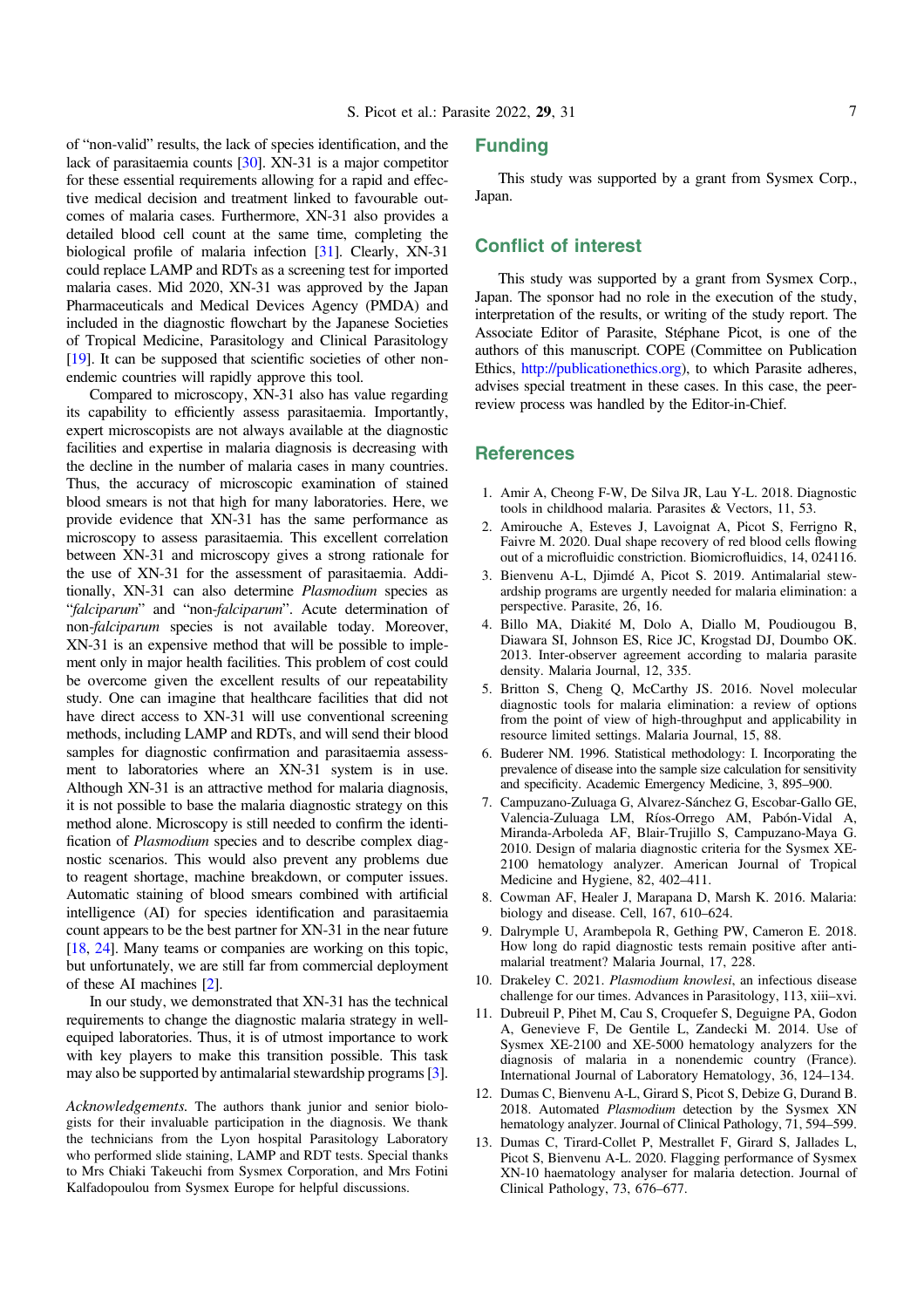- 14. Epelboin L, Rapp C, Faucher JF, Méchaï F, Bottieau E, Matheron S, Malvy D, Caumes E. 2020. Management and treatment of uncomplicated imported malaria in adults. Update of the French malaria clinical guidelines. Médecine et Maladies Infectieuses, 50, 194–212.
- 15. Gimenez AM, Marques RF, Regiart M, Bargieri DY. 2021. Diagnostic methods for non-falciparum malaria. Frontiers in Cellular and Infection Microbiology, 11, 681063.
- 16. Hänscheid T. 2003. Current strategies to avoid misdiagnosis of malaria. Clinical Microbiology and Infection, 9, 497–504.
- 17. Huh HJ, Chung J-W, Park SY, Chae S-L. 2021. Vivax malaria detection using a parasitic red blood cell flag generated by the Sysmex XN-9000 hematology analyzer. International Journal of Laboratory Hematology, 43, 1403–1407.
- 18. Jain S, Nehra M, Kumar R, Dilbaghi N, TonyY Hu, Kumar S, Kaushik A, Li C. 2021. Internet of medical things (IoMT) integrated biosensors for point-of-care testing of infectious diseases. Biosensors & Bioelectronics, 179, 113074.
- 19. Komaki-Yasuda K, Kano S. 2021. Methods for malaria diagnosis and new notification criteria in Japan. Clinical Parasitology, 7–14.
- 20. Mace KE, Lucchi NW, Tan KR. 2021. Malaria surveillance United States, 2017. MMWR Surveillance Summaries, 70, 1–35.
- 21. Mathema VB, Nakeesathit S, White NJ, Dondorp AM, Imwong M. 2020. Genome-wide microsatellite characteristics of five human Plasmodium species, focusing on Plasmodium malariae and P. ovale curtisi. Parasite, 27, 34.
- 22. M'baya B, Mfune T, Samon A, Hwandih T, Münster M. 2021. Evaluation of the Sysmex XN-31 automated analyser for blood donor malaria screening at Malawi Blood Transfusion Services. Vox Sanguinis, 117, 346–353.
- 23. Mohapatra S, Samantaray JC, Arulselvi S, Panda J, Dang N, Saxena R. 2014. Comparative evaluation of two flowcytometric analysers as diagnostic tools for the automated detection of malaria. Annals of Clinical and Laboratory Science, 44, 82–86.
- 24. Molina A, Rodellar J, Boldú L, Acevedo A, Alférez S, Merino A. 2021. Automatic identification of malaria and other red blood cell inclusions using convolutional neural networks. Computers in Biology and Medicine, 136, 104680.
- 25. de Monbrison F, Angei C, Staal A, Kaiser K, Picot S. 2003. Simultaneous identification of the four human plasmodium species and quantification of plasmodium DNA load in human blood by real-time polymerase chain reaction. Transactions of the Royal Society of Tropical Medicine and Hygiene, 97, 387–390.
- 26. Mubeen KH, Devadoss CW, Rangan RA, Gitanjali M, Prasanna S, Sunitha V. 2014. Automated hematology analyzers in diagnosis of Plasmodium vivax malaria: an adjunct to conventional microscopy. Mediterranean Journal of Hematology and Infectious Diseases, 6, e2014034.
- 27. Ningombam A, Sarkar A, Acharya S, Chopra A, Kumar K, Subramanian A. 2020. Application of Sysmex XN-series automated haematology analyser in the rapid detection of malaria. Indian Journal of Hematology & Blood Transfusion, 36, 512–518.
- 28. Oriero EC, Van Geertruyden J-P, Nwakanma DC, D'Alessandro U, Jacobs J. 2015. Novel techniques and future directions in molecular

diagnosis of malaria in resource-limited settings. Expert Review of Molecular Diagnostics, 15, 1419–1426.

- 29. Park M, Hur M, Kim H, Kim HN, Kim SW, Moon H-W, Yun Y-M, Cheong HS. 2018. Detection of Plasmodium falciparum using automated digital cell morphology analyzer Sysmex DI-60. Clinical Chemistry and Laboratory Medicine, 56, e284–e287.
- 30. Picot S, Cucherat M, Bienvenu A-L. 2020. Systematic review and meta-analysis of diagnostic accuracy of loop-mediated isothermal amplification (LAMP) methods compared with microscopy, polymerase chain reaction and rapid diagnostic tests for malaria diagnosis. International Journal of Infectious Diseases, 98, 408–419.
- 31. Pillay E, Khodaiji S, Bezuidenhout BC, Litshie M, Coetzer TL. 2019. Evaluation of automated malaria diagnosis using the Sysmex XN-30 analyser in a clinical setting. Malaria Journal, 18, 15.
- 32. Ponce C, Kaczorowski F, Perpoint T, Miailhes P, Sigal A, Javouhey E, Gillet Y, Jacquin L, Douplat M, Tazarourte K, Potinet V, Simon B, Lavoignat A, Bonnot G, Sow F, Bienvenu A-L, Picot S. 2017. Diagnostic accuracy of loop-mediated isothermal amplification (LAMP) for screening patients with imported malaria in a non-endemic setting. Parasite, 24, 53.
- 33. Post A, Kaboré B, Reuling IJ, Bognini J, van der Heijden W, Diallo S, Lompo P, Kam B, Herssens N, Lanke K, Bousema T, Sauerwein RW, Tinto H, Jacobs J, de Mast Q, van der Ven AJ. 2019. The XN-30 hematology analyzer for rapid sensitive detection of malaria: a diagnostic accuracy study. BMC Medicine, 17, 103.
- 34. Stark M, Zapf A. 2020. Sample size calculation and reestimation based on the prevalence in a single-arm confirmatory diagnostic accuracy study. Statistical Methods in Medical Research, 29, 2958–2971.
- 35. Tougan T, Suzuki Y, Itagaki S, Izuka M, Toya Y, Uchihashi K, Horii T. 2018. An automated haematology analyzer XN-30 distinguishes developmental stages of falciparum malaria parasite cultured in vitro. Malaria Journal, 17, 59.
- 36. Tougan T, Suzuki Y, Izuka M, Aono K, Okazaki T, Toya Y, Uchihashi K, Horii T. 2018. Application of the automated haematology analyzer XN-30 in an experimental rodent model of malaria. Malaria Journal, 17, 165.
- 37. Toya Y, Tougan T, Horii T, Uchihashi K. 2021. Lysercell M enhances the detection of stage-specific Plasmodium-infected red blood cells in the automated hematology analyzer XN-31 prototype. Parasitology International, 80, 102206.
- 38. World Health Organization. World malaria report 2021. Geneva, Switzerland: World Health Organization.
- 39. Zimmerman PA, Howes RE. 2015. Malaria diagnosis for malaria elimination. Current Opinion in Infectious Diseases, 28, 446–454.
- 40. Zuluaga-Idárraga L, Rios A, Sierra-Cifuentes V, Garzón E, Tobón-Castaño A, Takehara I, Toya Y, Izuka M, Uchihashi K, Lopera-Mesa TM. 2021. Performance of the hematology analyzer XN-31 prototype in the detection of Plasmodium infections in an endemic region of Colombia. Scientific Reports, 11, 5268.

Cite this article as: Picot S, Perpoint T, Chidiac C, Sigal A, Javouhey E, Gillet Y, Jacquin L, Douplat M, Tazarourte K, Argaud L, Wallon M, Miossec C, Bonnot G & Bienvenu A-L. 2022. Diagnostic accuracy of fluorescence flow-cytometry technology using Sysmex XN-31 for imported malaria in a non-endemic setting. Parasite 29, 31.

<span id="page-7-0"></span>